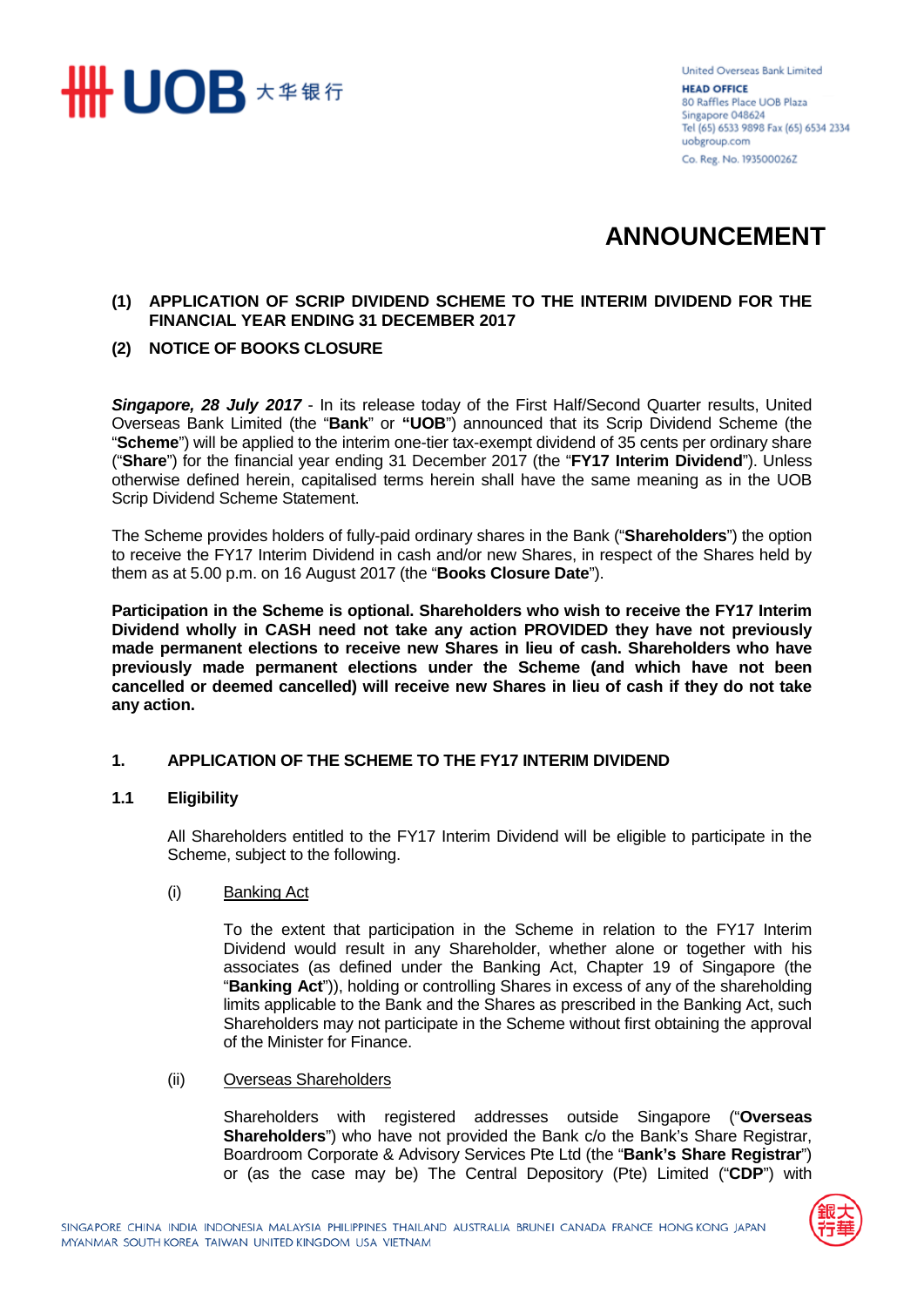

addresses in Singapore for the service of notices and documents latest **by 5.00 p.m. on 7 August 2017** (being not later than five market days prior to Books Closure Date) will not be eligible to participate in the Scheme.

Where a Shareholder gives notice to the Bank's Share Registrar or, if the Shareholder is a depositor, to CDP, of a change of his registered address for the service of notices and documents from an address within Singapore to an address outside Singapore, he shall thereupon be considered an Overseas Shareholder. **Any permanent election given by him shall be deemed to have been cancelled if his registered address as at Books Closure Date is outside Singapore.** 

**Overseas Shareholders who wish to be eligible to participate in the Scheme must provide an address in Singapore for the service of notices and documents by notifying the Bank's Share Registrar, Boardroom Corporate & Advisory Services Pte Ltd at 50 Raffles Place, Singapore Land Tower #32-01, Singapore 048623, or, if the Overseas Shareholder is a Depositor, the CDP at 9 Buona Vista Drive, 01-19/20, The Metropolis, Singapore 138588 not later than 5.00 p.m. on 7 August 2017.** 

A Shareholder's participation in the Scheme is subject to the requirement that it will not result in a breach by the Shareholder of any restriction on such Shareholder's holding of Shares which may be imposed by any statute, law or regulation in force in Singapore or any other relevant jurisdiction or by the Constitution of the Bank.

#### **1.2 Notices of Election**

Notices of election are expected to be despatched to eligible Shareholders on or about 28 August 2017.

Eligible Shareholders may elect to participate in the Scheme in respect of **all or part only**  of their holding of Shares or to make a permanent election to participate in respect of **all (and not part only)** of their holding of Shares. **Permanent election is NOT available to any Shareholder who elects to receive Shares in respect of part only of his holding of Shares.** The available options will be stated in the Notices of Election.

#### **1.3 Permanent Elections (for ALL Shares ONLY)**

Shareholders who have previously made permanent elections under the Scheme (and whose permanent elections have not been cancelled or deemed cancelled) will receive new Shares in lieu of the cash amount of the FY17 Interim Dividend. **They will receive Scrip Dividend Entitlement Advice instead of Notices of Election.** 

Where an eligible Shareholder chooses to make or has previously made a permanent election, the permanent election will be effective for all future qualifying dividends unless and until a notice of cancellation in the prescribed form is received by the Bank's Share Registrar or (as the case may be) CDP.

#### **1.4 Take-over Code**

The attention of Shareholders is drawn to Rule 14 of the Singapore Code on Take-overs and Mergers. In particular, a Shareholder should note that he may be under an obligation to make a take-over offer for the Bank if:

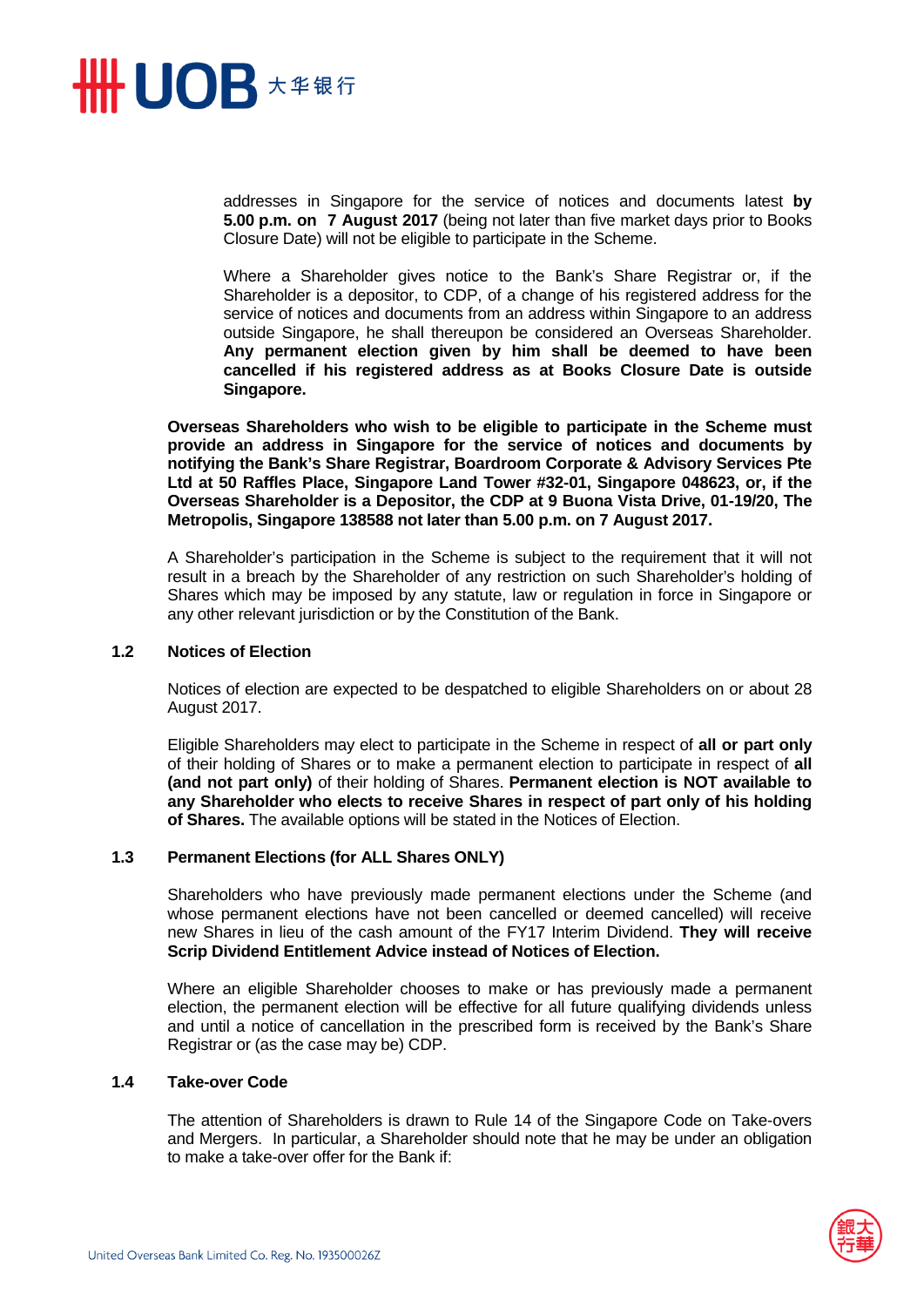# **HHUOB \*\*\*\***

- (i) he acquires, by participating in the Scheme in relation to any dividend to which the Scheme applies, whether at one time or different times, new Shares which (together with Shares held or acquired by him or persons acting in concert with him) carry 30% or more of the voting rights of the Bank; or
- (ii) he, together with persons acting in concert with him, holds not less than 30% but not more than 50% of the voting rights of the Bank, and either alone or together with persons acting in concert with him, acquires additional new Shares by participating in the Scheme or otherwise acquires additional Shares that would increase his percentage of the voting rights of the Bank by more than 1% in any period of 6 months.

#### **1.5 Issue Price**

For the purposes of the application of the Scheme to the FY17 Interim Dividend, the price at which each new Share is to be issued (the "**Issue Price**") will be set at the average of the last dealt prices of the Share during the price determination period between **14 August 2017 and 16 August 2017** (both dates inclusive) (being the period commencing on the date on which the Shares are first traded on an ex-dividend basis and ending on the Books Closure Date).

The Bank will announce the Issue Price on **17 August 2017.**

#### **1.6 Fractional Entitlements**

Where the number of new Shares which may be issued to a participating Shareholder under the Scheme includes a fraction but is not less than one (1), the number of new Shares to be issued will be rounded up to the nearest whole number if the fraction is 0.5 or more, and rounded down to the nearest whole number if the fraction is less than 0.5 and the fraction will be disregarded. No cash will be paid on such disregarded fraction of a share.

Where less than one (1) new Share is to be issued to a participating Shareholder under the Scheme, such participating Shareholder will not, regardless of whether he has elected to do so, receive any new Share, but will instead be paid his dividend in cash. This would be the case even if he has made a permanent election previously.

#### **2. NOTICE OF BOOKS CLOSURE DATE AND DIVIDEND PAYMENT DATE**

**NOTICE IS HEREBY GIVEN** that the Transfer Books and Register of Members of the Bank will be closed from **5.00 p.m. on 16 August 2017** up to (and including) **17 August 2017** for the purpose of determining the entitlements of Shareholders to the FY17 Interim Dividend.

Duly completed registrable transfers received by the Bank's Share Registrar, Boardroom Corporate & Advisory Services Pte Ltd, at 50 Raffles Place, Singapore Land Tower #32- 01, Singapore 048623 up to 5.00 p.m. on **16 August 2017** will be registered before entitlements to the FY17 Interim Dividend are determined. Shareholders whose securities accounts with CDP are credited with Shares as at 5.00 p.m. on 16 August 2017 will rank for the FY17 Interim Dividend.

The FY17 Interim Dividend will be paid on 28 September 2017 (the "**Dividend Payment Date**"). The new Shares are expected to be listed on 29 September 2017.